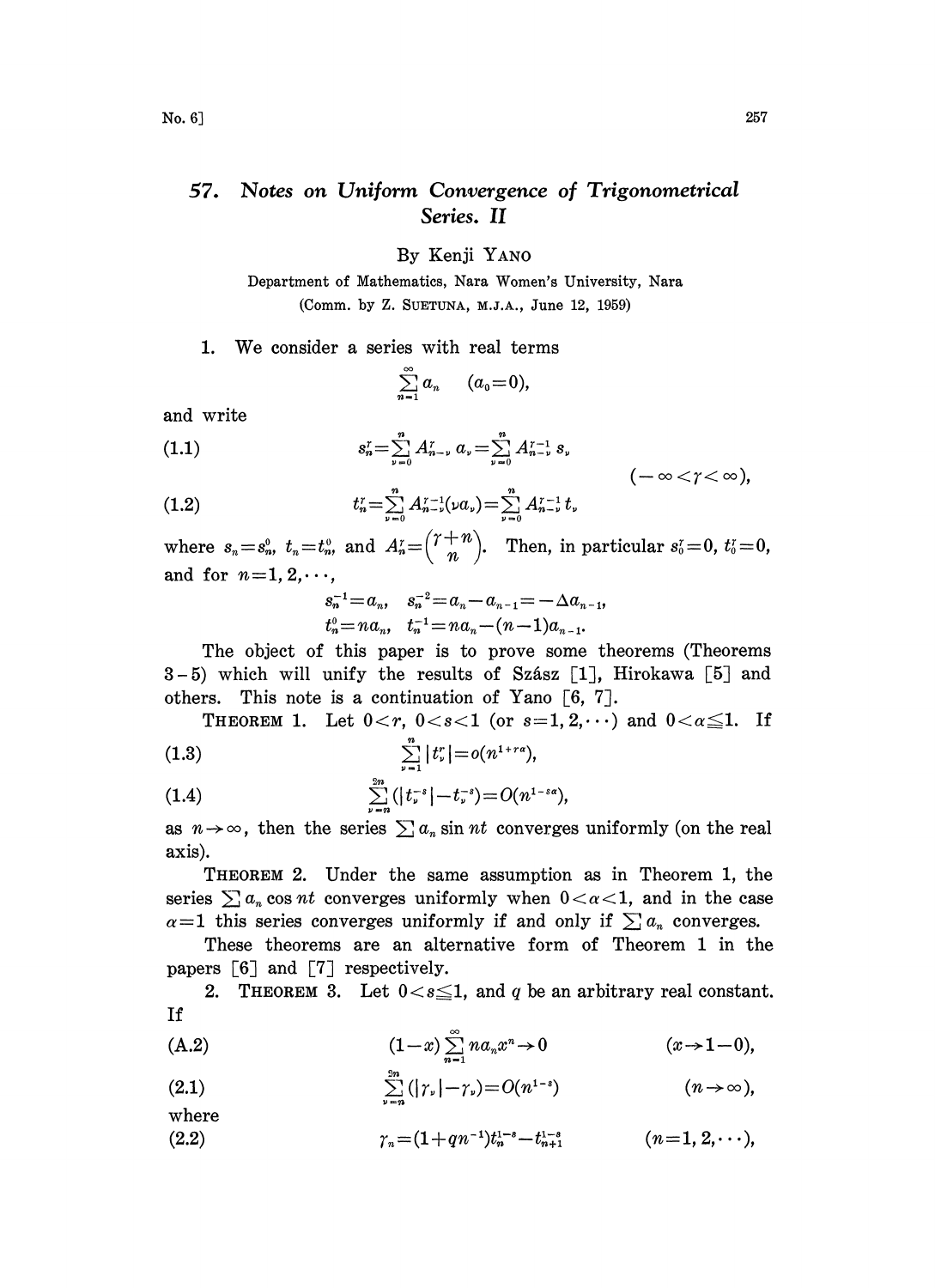then, (I)  $\sum a_n \sin nt$  converges uniformly, and (II)  $\sum a_n \cos nt$  converges uniformly if and only if  $\sum a_n$  converges.

COROLLARY 3.1. Let  $p$  and  $q$  be two arbitrary real constants, then the condition (A.2), and

(2.3) 
$$
\sum_{\nu=n}^{2n} (|\gamma_{\nu}| - \gamma_{\nu}) = O(1), \text{ where}
$$

(2.4)  $\gamma_n = (1+qn^{-1})(na_n+p) - \lceil (n+1)a_{n+1}+p \rceil,$ imply the conclusion of Theorem 3.

This is a result from Theorem 3 with  $s=1$ , and this corollary contains a theorem of Szász  $[1]$ , in which the condition  $(2.3)$  with (2.4) is replaced by " $p \ge 0$ ,  $q \ge 0$ , and for  $n \ge n_0$ 

$$
0 \leq (n+1)a_{n+1} + p \leq (1+qn^{-1})(na_n+p)''.
$$

COROLLARY 3.2. The condition (A.2) and

$$
(2.5) \qquad \qquad \sum_{\nu=n}^{2n} (|\Delta a_{\nu}| - \Delta a_{\nu}) = O(n^{-1}) \qquad \qquad (n \to \infty),
$$

imply the uniform convergence of  $\sum a_n \sin nt$ .

This follows from Corollary 3.1 with  $p=0$  and  $q=1$ , since then  $\gamma_n = (n+1)\Delta a_n$ .

Proof of Theorem 3. The theorem follows immediately from Theorems 1, 2 with  $\alpha=1$ , and the following lemma.

LEMMA 1. The assumption in Theorem 3 implies  $t_n^1 = o(n)$ , and

(2.6) 
$$
\sum_{\nu=n}^{2n} (|t_{\nu}^{-s}|+t_{\nu}^{-s}) = O(n^{1-s}).
$$

For the proof of this lemma we need some other lemmas.

LEMMA 1.1. If  $\alpha>0$ , and  $s_n^{\alpha}$  is defined by (1.1), then the Abel summability of  $\sum a_n$ , i.e.

(A.1)  
\n
$$
(1-x)\sum_{n=1}^{\infty} s_n x^n \to C \qquad (x \to 1-0)
$$
\nimplies  
\n
$$
(1-x)\sum_{n=1}^{\infty} (s_n^{\alpha}/A_n^{\alpha})x^n \to C \qquad (x \to 1-0)
$$

implies 
$$
(1-x)\sum_{n=1}^{\infty} (s_n^{\alpha}/A_n^{\alpha})x^n \to C \qquad (x \to 1-0).
$$

This is due to Szász  $[3]$ .

LEMMA 1.2. If (A.1) holds, and  $s_n = O_L(1)$ , then  $s_n^1 \sim Cn$  as  $n \to \infty$ . This appears in Hardy  $[9, p. 155]$ .

**LEMMA 1.3.** If  $u_{\nu} \ge 0$  and  $\alpha > 0$ , then

$$
\sum_{\nu=n}^{2n} u_{\nu} = O(n^{\alpha}) \Leftrightarrow \sum_{\nu=1}^{n} u_{\nu} = O(n^{\alpha}),
$$
  

$$
\sum_{\nu=n}^{2n} u_{\nu} = O(n^{-\alpha}) \Leftrightarrow \sum_{\nu=n}^{\infty} u_{\nu} = O(n^{-\alpha}),
$$
  
' be replaced by o's respectively;  
1 in Yano [6].

as  $n \rightarrow \infty$ . O's may be replaced by o's respectively.

This is Lemma 1 in Yano  $\lceil 6 \rceil$ .

Proof of Lemma 1.  $\gamma_n$  in (2.2) is written as<br> $\gamma_n = ( \Gamma(n+1+a) / \Gamma(n+1) ) \wedge c$ 

(2.7)  $\gamma_n = (\Gamma(n+1+q)/\Gamma(n+1))\Delta c_n,$ where  $\Delta c_n = c_n - c_{n+1}$ , and (2.8)  $c_n = (\Gamma(n)/\Gamma(n+q))t_n^{1-s}.$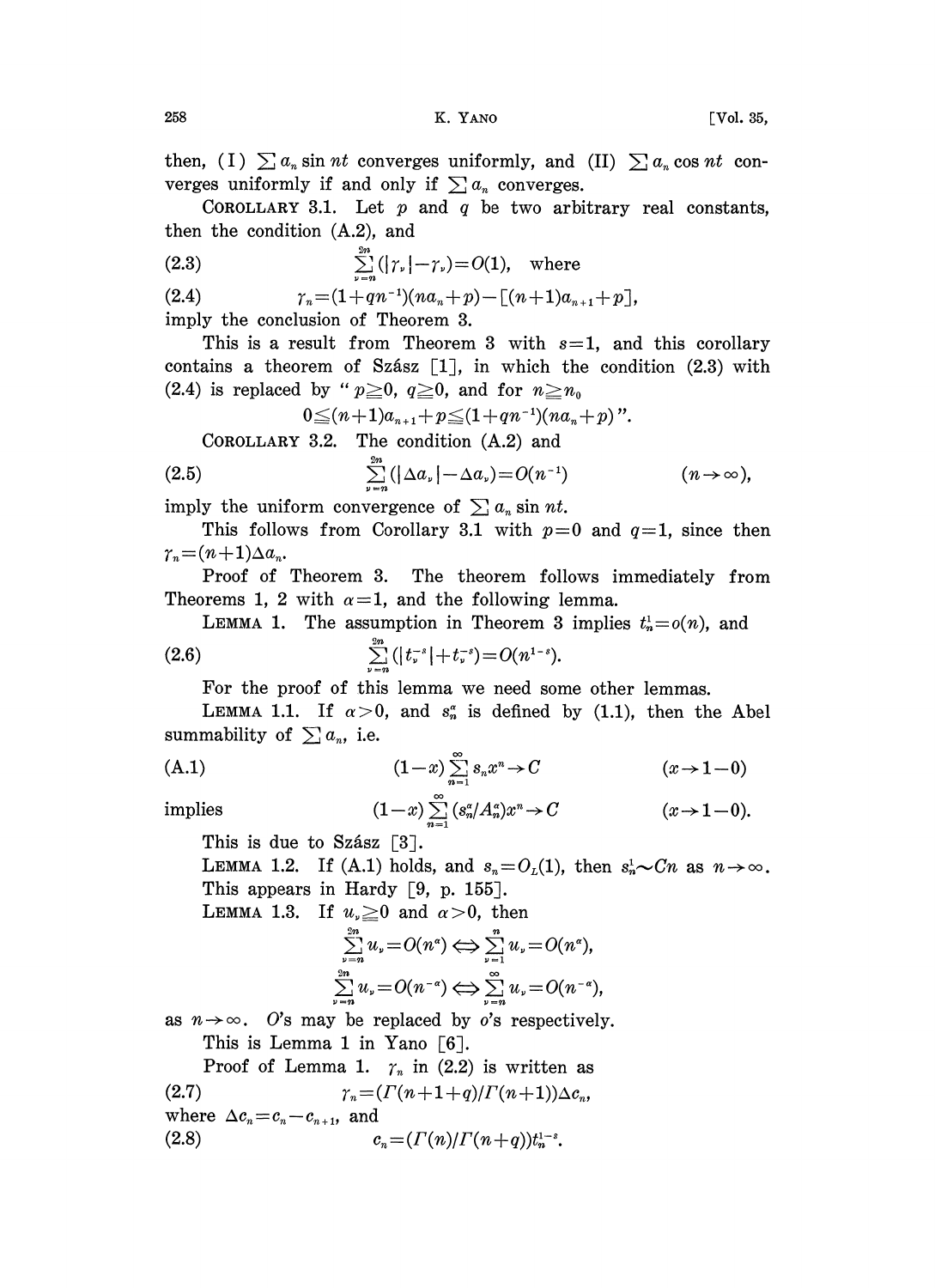Here we may suppose that  $c_0=0$  when  $q>-1$ , and  $c_0, c_1, \dots, c_{[-q]}$  are all zero when  $q \leq -1$ . This assumption is permissible with no loss of generality as the succeeding argument shows. Observing that  $\Gamma(n+q)/\Gamma(n) \sim n^q$  by Stirling's formula, the condition (2.1) is, by (2.7), equivalent to

$$
(2.9) \qquad \qquad \sum_{\nu=n}^{2n} (|\Delta c_{\nu}| - \Delta c_{\nu}) = O(n^{1-s-q}).
$$

Now, the condition (A.2), i.e.  $(1-x) \sum t_n x^n \to 0$  implies

(2.10) 
$$
(1-x)\sum_{n=1}^{\infty} (t_n^{1-s}/A_n^{1-s})x^n \to 0 \qquad (x \to 1-0),
$$

by Lemma 1.1, since  $1-s \geq 0$ , and (2.10) is written as

$$
(2.11)'\qquad \qquad (1-x)\sum_{n=1}^{\infty}( \Gamma(n+q)/\Gamma(n)A_n^{1-s})c_nx^n\to 0
$$

by (2.8). Further, observing that  $\Gamma(n+q)/\Gamma(n)A_n^{1-s} \sim \Gamma(2-s)n^{s+q-1}$ , we may for the sake of convenience replace  $(2.11)'$  by

(2.11) 
$$
(1-x)\sum_{n=1}^{\infty} n^{s+\alpha-1}c_nx^n \to 0 \qquad (x \to 1-0).
$$

If  $1-s-q<0$ , applying Lemma 1.3 to (2.9) we have

$$
(2.12) \qquad \qquad \sum_{\nu=n}^{n+m-1}|\Delta c_{\nu}|-(c_n-c_{n+m})\!<\!Cn^{1-s-q}, \ \ C>0,
$$

for all  $m>0$ , and then successively

$$
c_n-c_{n+m} > -Cn^{1-s-q}
$$
 (*m*=1, 2, · · ·),  
\n
$$
c_n \geq \limsup c_n - Cn^{1-s-q}
$$
,  
\n
$$
\liminf c_n \geq \limsup c_n
$$
.

This implies the existence of lim  $c_n$  which may be finite or  $-\infty$ , and this limit must vanish by (2.11), since if otherwise we have a contradiction. So, letting  $m \rightarrow \infty$ , (2.12) yields

$$
\sum_{\nu=n}^{\infty}|\Delta c_{\nu}|-c_n\leq Cn^{1-s-q}.
$$

Combining this inequality with (2.11) we get

$$
(1-x)\sum_{n=1}^{\infty}n^{s+q-1}\left(\sum_{\nu=n}^{\infty}|\Delta c_{\nu}|-Cn^{1-s-q}\right)x^{n} \leq (1-x)\sum_{n=1}^{\infty}n^{s+q-1}c_{n}x^{n}\to 0 \qquad (x\to 1-0),
$$
  

$$
(1-x)\sum_{n=1}^{\infty}\left(n^{s+q-1}\sum_{\nu=n}^{\infty}|\Delta c_{\nu}|\right)x^{n}
$$

i.e.

where and in the sequel the constant  $C$  may be different in different cases. Since the coefficients of  $x^n$  are all positive we get by an analogue to Lemma 1.2,

$$
\sum_{\mu=1}^n \left( \mu^{s+q-1} \sum_{\nu=\mu}^\infty |\Delta c_\nu| \right) < Cn.
$$

From this inequality rep<br>  $\sum_{\nu=\mu}^{\infty}$  by  $\nu=n$  it follows From this inequality replaced the lower limit  $\nu = \mu$  in the second sum

$$
n^{s+q}\sum_{\nu=n}^{\infty}|\Delta c_{\nu}|
$$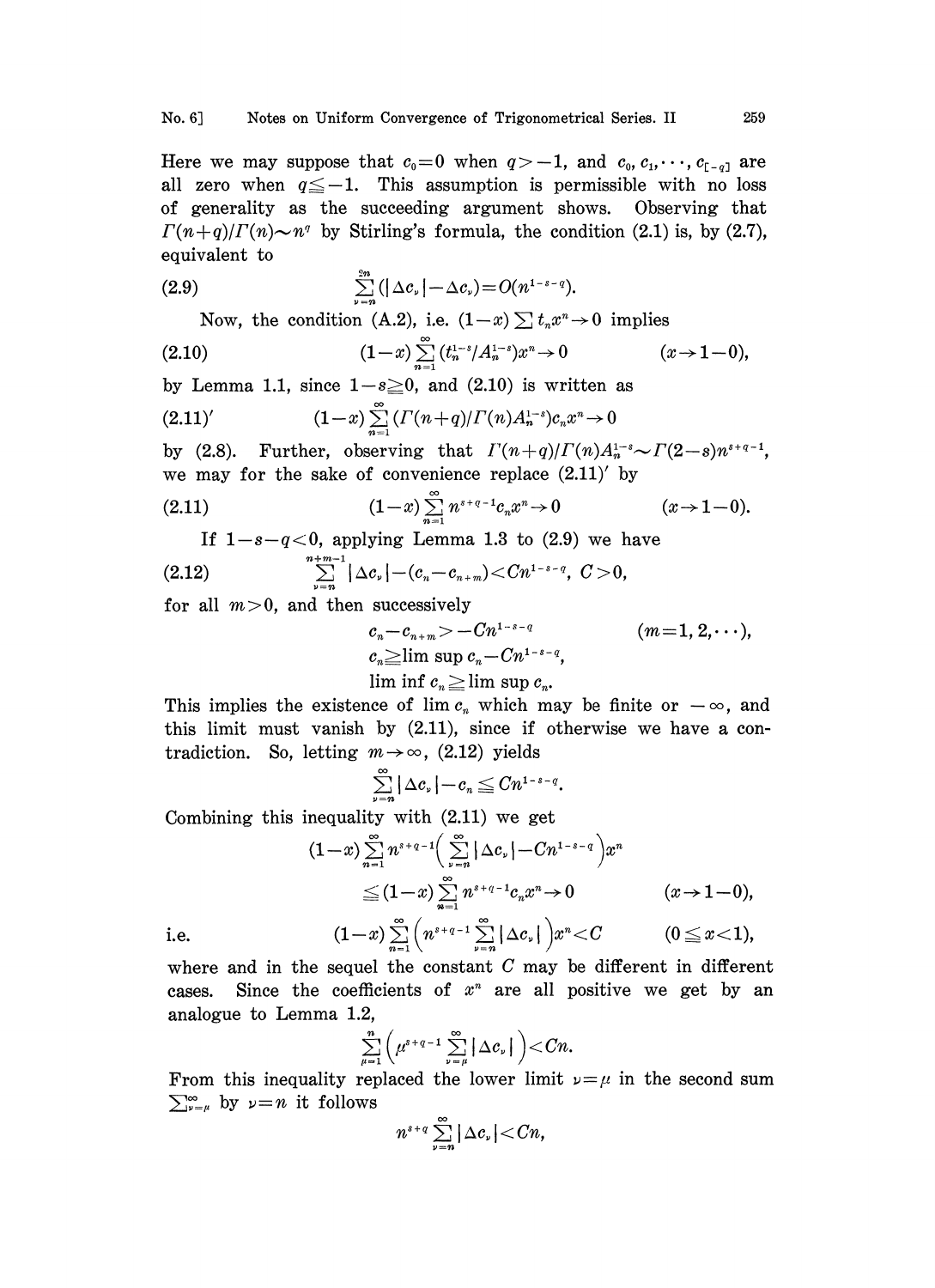which and  $c_n \to 0$  imply  $c_n = O(n^{1-s-q})$ .

(2.8) and  $c_n = O(n^{1-s-q})$  yield

(2.13)  $t_n^{1-s} = O(n^{1-s}), \text{ i.e. } t_n^{1-s}/A_n^{1-s} = O(1).$ 

Applying Lemma 1.2 to (2.10) and (2.13) we have  $\sum_{\nu=1}^n (t_{\nu}^{1-s}/A_{\nu}^{1-s}) = o(n)$ , which is equivalent to  $t_n^{2-s} = o(A_n^{2-s})$  by the well-known property between Cesàro's summation and Hölder's.  $t_n^{2-s} = o(n^{2-s})$  and (2.13) imply  $t_n^{1-s+s} = o(n^{1-s+s})$  for every  $\delta > 0$  by a convexity theorem of Tauberian type, and in particular

 $(2.14)$ Further,  $\gamma_{n-1}$  in (2.2) is

 $t_n^* = o(n).$ <br>
2.2) is<br>  $\gamma_{n-1} = -t_n^{-s} + qn^{-1}t_{n-1}^{1-s} = -t_n^{-s} + O(n^{-s})$ <br>
5. the proposition (2.6) follows from

by (2.13). Hence, the proposition (2.6) follows from the last relation and  $(2.1)$ , since

$$
\sum_{\nu=n}^{2n} (|t_{\nu}^{-s}| + t_{\nu}^{-s}) = \sum_{\nu=n}^{2n} [|\gamma_{\nu-1} + O(\nu^{-s})| - \gamma_{\nu-1} - O(\nu^{-s})]
$$
  

$$
\leq \sum_{\nu=n}^{2n} [(|\gamma_{\nu-1}| - \gamma_{\nu-1}) + O(\nu^{-s})] = O(n^{1-s}).
$$

This and (2.14) prove the lemma in the present case.

If  $1-s-q>0$ , applying Lemma 1.3 to (2.9) we have  $\sum_{\nu=0}^{n-1} |\Delta c_{\nu}|$  $+c_n < Cn^{1-s-q}$ . Substituting this inequality into (2.11),

Thus,  
\n
$$
(1-x)\sum_{n=1}^{\infty} \left(n^{s+q-1}\sum_{\nu=0}^{n-1}|\Delta c_{\nu}|\right)x^{\nu} < C.
$$
\n
$$
\sum_{\mu=1}^{2n} \left(\mu^{s+q-1}\sum_{\nu=0}^{\mu-1}|\Delta c_{\nu}|\right) < Cn,
$$

again by an analogue to Lemma 1.2, and so replacing the lower limit  $\mu=1$  in  $\sum_{\mu=1}^{2n}$  by  $\mu=n$ ,

$$
n^{s+q}\sum_{\nu=0}^{n-1}|\Delta c_{\nu}|
$$

This implies  $c_n=O(n^{1-s-q})$ , and the conclusion is the same as the case  $1-s-q<0.$ 

Finally, if  $1-s-q=0$  then (2.11) and (2.9) are reduced to

$$
(1-x)\sum_{n=1}^{\infty}c_nx^n\to 0 \qquad (x\to 1-0),
$$
  
and  

$$
\sum_{\nu=n}^{2n}(|\Delta c_{\nu}|-\Delta c_{\nu})=O(1) \qquad (n\to\infty),
$$

respectively. These two conditions imply  $c_n=O(1)=O(n^{1-s-q})$ , by a lemma (Lemma 1) due to Szász  $[2]$ . Hence, in this case also the conclusion is the same as the case  $1-s-q<0$ . Thus the lemma is established completely.

3. Using Theorems 1, 2 and the preceding lemmas we can prove the following theorem analogously as Theorem 3.

THEOREM 4. Let  $0 < s \leq 1$ , and p, q be two arbitrary constants. If

$$
(A.1) \qquad \qquad (1-x)\sum_{n=1}^{\infty} s_n x^n \to \sigma \qquad \qquad (x \to 1-0),
$$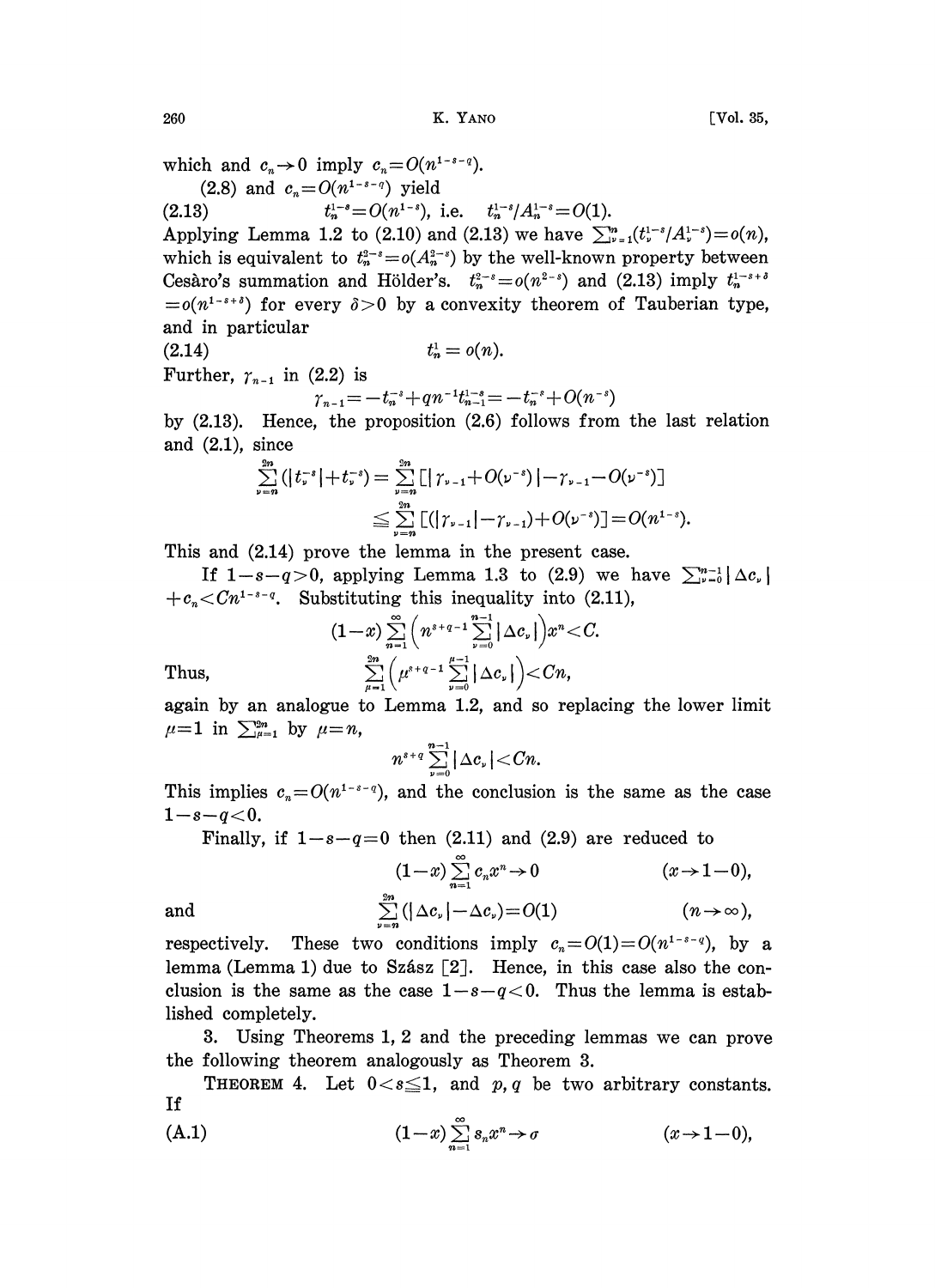No. 6] Notes on Uniform Convergence of Trigonometrical Series. II 261

and 
$$
\sum_{\nu=n}^{2n} (|\delta_{\nu}| - \delta_{\nu}) = O(n^{1-s}) \qquad (n \to \infty),
$$

where

(3.1) (1 +qn- )(tl

 $+ \, ps_{n-1}^{1-s}) - (t_{n+1}^{1-s} + ps_n^{1-s}),$ <br>  $e^{int}$  converges uniform then  $s_n \to \sigma$ , and the series  $\sum a_n e^{int}$  converges uniformly (on the real axis).

COROLLARY 4.1. Let  $p$  and  $q$  be two arbitrary constants, then the condition (A.1) and

(3.2) 
$$
\sum_{\nu=n}^{2n} (|\delta_{\nu}| - \delta_{\nu}) = O(1), \text{ where}
$$

(3.3)  $\delta_n = (1+qn^{-1})[ns_n-(n-1)s_{n-1}+p] - [(n+1)s_{n+1}-ns_n+p],$ imply  $s_n \to \sigma$ , and the uniform convergence of  $\sum a_n e^{i n t}$ 

This follows from Theorem 4 with  $s=p=1$ , and contains a theorem of Szász  $[1]$ , in which the condition  $(3.2)$  with  $(3.3)$  is replaced by " $p\geq 0$ ,  $q\geq 0$ , and for  $n\geq n_0$ 

$$
0 \leq (n+1)s_{n+1} - ns_n + p \leq (1+qn^{-1})[ns_n - (n-1)s_{n-1} + p]''.
$$
  
COROLLARY 4.2. The condition (A.1) and

(3.4) 
$$
\sum_{\nu=n}^{2n} (|s_{\nu}^{-s-1}| + s_{\nu}^{-s-1}) = O(n^{-s}), \qquad 0 < s \leq 1,
$$

imply the uniform convergence of  $\sum a_n e^{int}$ 

This follows from Theorem 4 with  $p=1-s$  and  $q=1$ , since then the identity  $t_n^r = ns_n^{r-1} - \gamma s_{n-1}^r$  implies  $\delta_{n-1} = -ns_n^{-s-1}$  The case  $s=1$  is as follows: as follows:

COROLLARY 4.3. The condition (A.1) and

$$
\sum_{\nu=n}^{2n}(|\Delta a_{\nu}|-\Delta a_{\nu})=O(n^{-1})
$$

imply the uniform convergence of  $\sum a_n e^{int}$ 

Remark. We see from Corollary 4.2 that "if  $\sum a_n$  is summable  $(C, -1-\delta)$  for some positive  $\delta$ , then the series  $\sum a_n \cos nt$  and  $\sum a_n \sin nt$ converge uniformly" as it is known. But this is not true when  $\delta = 0$ , since then a negative example has been given by Izumi  $[4]$  for the cosine series, and by Hardy-Littlewood  $\lceil 8 \rceil$  for the sine series.

Theorems 3, 4 are concerned with the case  $\alpha=1$  in Theorems 1, 2. In the case  $0 < \alpha < 1$  we have the following

THEOREM 5. Let  $0 < r$ ,  $0 < s < 1$  (or  $s=1, 2, \dots$ ), and  $0 < \alpha < 1$ . If

$$
\sum_{\nu=1}^{\infty} |t_{\nu}^{r}| = o(n^{1+ra}),
$$
  
and  

$$
\sum_{\nu=n}^{2n} (|\delta_{\nu}| - \delta_{\nu}) = O(n^{1-sa}),
$$

where  $\delta_n$  is defined by (3.1), then  $\sum a_n$  converges, and the series  $\sum a_n e^{int}$ converges uniformly.

COROLLARY 5. If 
$$
0 < r
$$
,  $0 < \alpha < 1$ , and  $t_n^r = o(n^{r\alpha})$  and (3.5)  $\sum_{\nu=n}^{2n} (\vert \Delta a_{\nu} \vert - \Delta a_{\nu}) = O(n^{-\alpha}),$